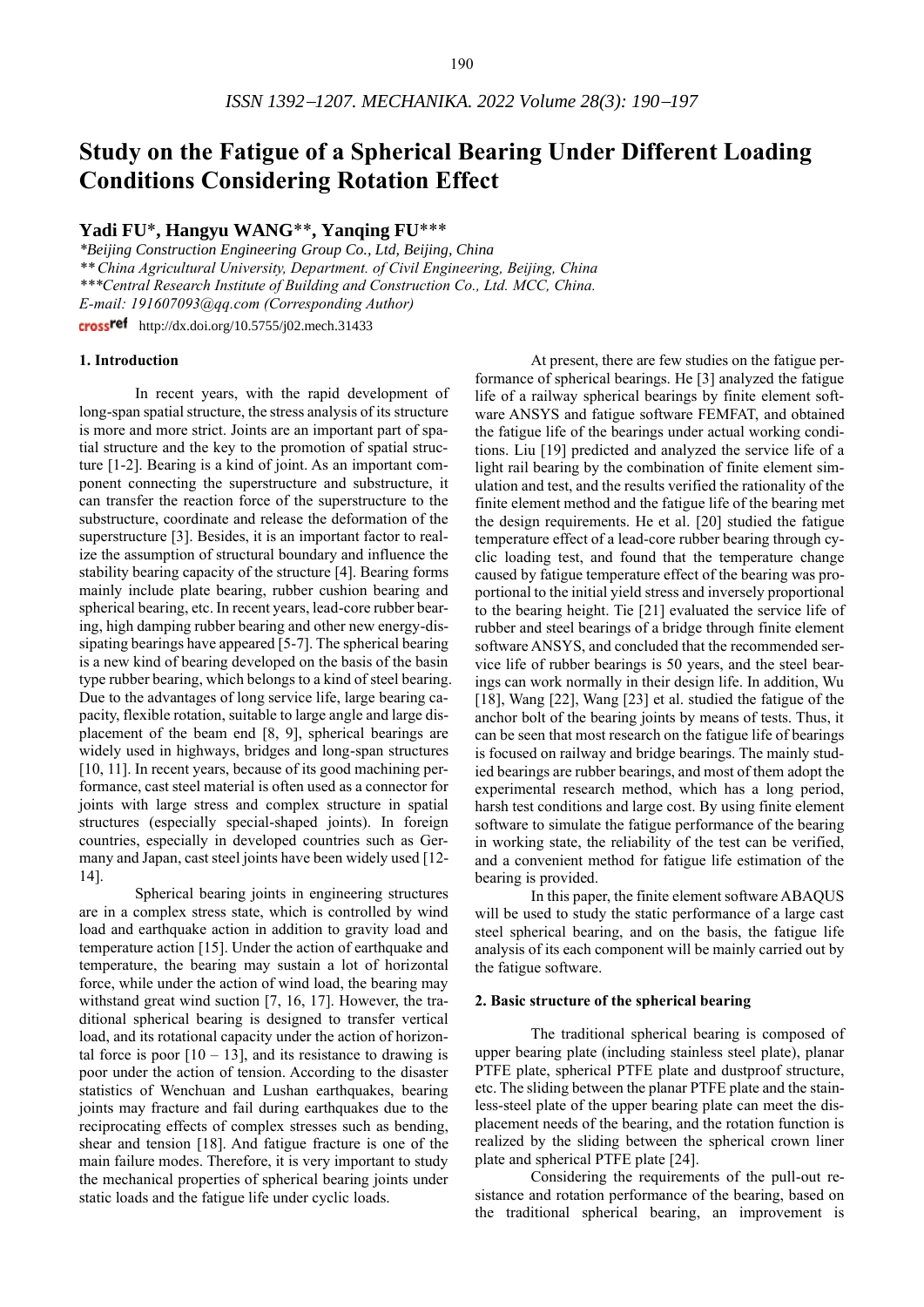proposed in this paper. Four wedge-shaped parts are used to make the upper and lower bearing plates butt (as shown in Fig. 1), which effectively improves the pull-out ability of the bearing. At the same time, a rotation angle of  $0 \sim 3^{\circ}$  is allowed between the upper bearing plate and the ball core, and the rotational ability of the bearing is also improved, as shown in Fig. 2.



a) upper bearing plate b) ball core c) lower bearing plate

Fig. 1 Diagram of each part of the bearing



Fig. 2 Diagram of spherical bearing rotation angle

# **3. Static performance of the spherical bearing structure**

3.1. Finite element model

3.1.1. Geometric dimensions and material properties

The spherical bearing 3D model was established in CAD and imported into ABAQUS for finite element analysis. The dimensions of each part of the bearing are shown in Fig. 3. The design basis of the spherical bearing is the Code for Seismic Design of Buildings (GB50011-2010) [25], Structural Design Standard (GB50017-2017) [26], Technical Code for Application of Cast Steel Joints (CECS 235:2008) [27] and Spherical Bearing for Building Steel Structure (GB/T32836-2016) [28].



Fig. 3 Spherical bearing size

Cast steel G20Mn5QT is selected as the material for each part of the spherical bearing. The test results in the reference [29] are adopted as the mechanical property parameters. And the material constitutive relationship adopts the double broken line constitutive model, with elastic modulus  $E = 2.17 \times 10^5$  MPa, yield strength  $\sigma_s = 503.7$  MPa and ultimate strength  $f_u = 624.5$  MPa. At the position where the ball core is in contact with the upper and lower bearings, lubricating oil will be applied to reduce wear, and special wear resistant material will be added to solve the loosening compensation caused by wear.

## 3.1.2. Model building and unit division

The finite element model is established as shown in Fig. 4, with a total of 33,376 nodes. The contact part between the lower bearing plate and the upper bearing plate adopts C3D4 element, with a total of 8,320, and the other parts adopts C3D8R element, with a total of 25,472. The minimum element size is 3.6 mm, and the mesh division of the whole bearing is shown in Fig. 5.



Fig. 4 Finite element model of Fig. 5 Meshing diagram the spherical bearing

3.1.3. Contact and constraint settings

Considering that the upper bearing plate, the lower bearing plate and the ball core are not completely fixed in the actual working state, sliding and rotation are allowed. So the surface-to-surface contact method is adopted in ABAQUS to constrain it and simulate its actual working state [30]. The form of fixed constraint is adopted at the bottom of the lower bearing plate, and the vertical pressure, vertical tension and horizontal shear force are applied to the upper bearing plate in the form of surface load.

## 3.1.4. Load condition

According to the actual working state of the spherical bearing, the following four working conditions are determined.

1. Working condition 1: 3400 kN vertical pressure;

2. Working condition 2: 1000 kN vertical tension;

3. Working condition 3: 3400 kN vertical pressure and 800kN horizontal shear force in X or Z direction;

4. Working condition 4: 1000 kN vertical tension and 800 kN horizontal shear force in X or Z direction.

#### 3.2. Results and analysis

Through modeling in the software of ABAQUS and define material, adding boundary conditions and loads, stress results of the bearing can be obtained under the above loads.

The maximum stress and its position of the bearing under the working conditions 1 and 2 are shown in Table 1.

It can be seen from Table 1 that, under the same vertical pressure, with the increase of the rotation angle of the upper bearing plate, the maximum stress of the bearing also gradually increases, and the position of which is at the ball core. Under the action of the same vertical tension, when the rotation angle of the upper bearing plate is 2°, the maximum stress of the bearing is the largest, and located at the lower bearing wedge-shape region.

Under the action of working condition 3, the maximum stress and its position of the bearing are shown in Table 2.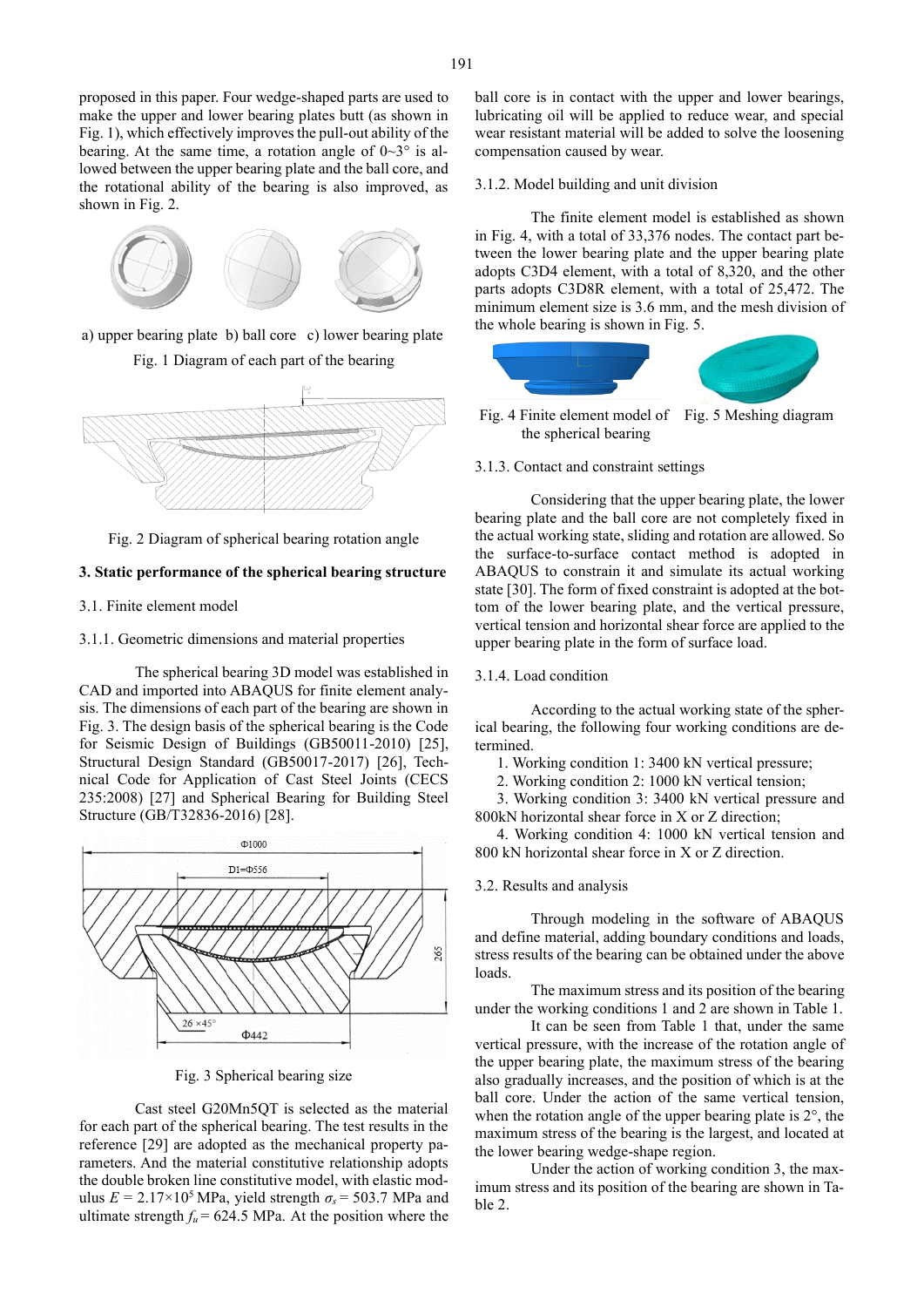Stress and position of the bearing under working conditions 1 and 2

|       | Working condition | Vertical pressure       |           | Vertical tension        |                     |  |
|-------|-------------------|-------------------------|-----------|-------------------------|---------------------|--|
| Angle |                   | The maximum stress /MPa | Location  | The maximum stress /MPa | Location            |  |
|       | n٥                | 43.56                   |           | 445.5                   | Lower bearing wedge |  |
|       | 10                | 450.5                   |           | 504.8                   |                     |  |
|       | າິ                | 504.8                   | Ball core | 505                     |                     |  |
|       | າ                 | 505                     |           | 238.3                   | Upper bearing wedge |  |

Table 2

Stress and position of the bearing under working condition 3

| Working condition     |                         | Pressure and shear forces in the X direction | Pressure and shear forces in the Z direction |               |
|-----------------------|-------------------------|----------------------------------------------|----------------------------------------------|---------------|
| Angle                 | The maximum stress /MPa | Location                                     | The maximum stress /MPa                      | Location      |
|                       | 513.4                   | Lower bearing wedge-shape                    | 510.9                                        |               |
|                       | 492.3                   |                                              | 511.7                                        | Lower bearing |
| $\mathcal{D}^{\circ}$ | 492                     | Ball core                                    | 517.5                                        | wedge-shape   |
| $\Omega$              | 487.9                   |                                              | 522.5                                        |               |

As can be seen from Table 2, under the same combined action of vertical pressure and X-direction shear force, the maximum stress of the bearing gradually decreases with the increase of the rotation angle of the upper bearing plate, and the position of the maximum stress of the bearing mostly occurs at the ball core. Under the combined action of the same vertical pressure and the Z-direction shear force,

the maximum stress of the bearing increases with the increase of the rotation angle of the upper bearing plate, and the position of the maximum stress of the bearing is all the wedge-shaped part of the lower bearing.

Under the action of working condition 4, the maximum stress and its position of the bearing are shown in Table 3

Table 3

| Stress and position of the bearing under working condition 4 |                                                                                                                                                                                                                               |
|--------------------------------------------------------------|-------------------------------------------------------------------------------------------------------------------------------------------------------------------------------------------------------------------------------|
|                                                              | The Contract and the contract of the Contract of the Contract of the Contract of the Contract of the Contract of the Contract of the Contract of the Contract of the Contract of the Contract of the Contract of the Contract |

|       | Working condition | Tension and shear force in the X direction |                              | Tension and shear force in the Z direction |                              |  |
|-------|-------------------|--------------------------------------------|------------------------------|--------------------------------------------|------------------------------|--|
| Angle |                   | The maximum stress /MPa                    | Location                     | The maximum stress /MPa                    | Location                     |  |
|       |                   | 433.5                                      | Upper bearing                | 435.9                                      |                              |  |
|       |                   | 554.5                                      | wedge-shape                  | 502.2                                      | Upper bearing<br>wedge-shape |  |
|       |                   | 399.1                                      |                              | 444.9                                      |                              |  |
|       | $2^{\circ}$       | 245.1                                      | Lower bearing<br>wedge-shape | 399.9                                      | Lower bearing<br>wedge-shape |  |

According to Table 3, it can be concluded that under the same combined action of vertical tension and X-direction shear force, the maximum stress of the bearing appears in the case of the upper bearing plate rotation angle of 1°, and the position is the wedge-shaped part of the upper bearing. Under the same combined action of tensile force and the shear force in the Z-direction, the maximum stress of the bearing also appears in the case that the rotation angle of the upper bearing plate is 1°, and the position is the wedge-shaped part of the upper bearing.

Under vertical pressure, the force is mainly exerted by the ball core. Because of the deflection of the upper bearing plate, the contact area between the ball core and the upper bearing plate becomes smaller, so the stress increases. Under the vertical tension, according to the force transmission mechanism of the bearing, the force is mainly exerted by the wedge parts. With the increase of the deflection angle, the stress on the deflection side increases gradually. Under the action of vertical pressure and shear force, the wedgeshaped parts of the upper and lower bearings contact because of the existence of shear force.So the maximum stress does not only appear at the ball core. Under the combined action of vertical tension and shear force, the existence of deflection angle will be adjusted by the ball core, so the maximum stress is less than the undeflection angle.

## **4. Fatigue life of spherical bearing structure**

The finite element stress calculation results obtained by ABAQUS in the previous section were imported into the fatigue software for fatigue life analysis. And the fatigue attributes, algorithm and load of the bearing were set, and then the fatigue calculation results were imported into ABAQUS for post-processing analysis.

4.1. Parameters definition

#### 4.1.1. Fatigue attributes

Correct definition of material fatigue attributes is one of the necessary conditions for fatigue life prediction analysis. The accuracy of material fatigue attributes directly affects the accuracy of fatigue analysis. The model of the spherical bearing is made of cast steel. In order to get accurate fatigue properties, the required materials can be defined in fatigue software. G20Mn5Qt in the material library is selected as the cast steel material, which contains information such as yield strength, ultimate strength, elastic modulus, Poisson's ratio, and the corresponding S-N, ε-N curves.

#### 4.1.2. Fatigue algorithm

In the fatigue simulation, it is necessary to choose the appropriate fatigue algorithm. The fatigue algorithms in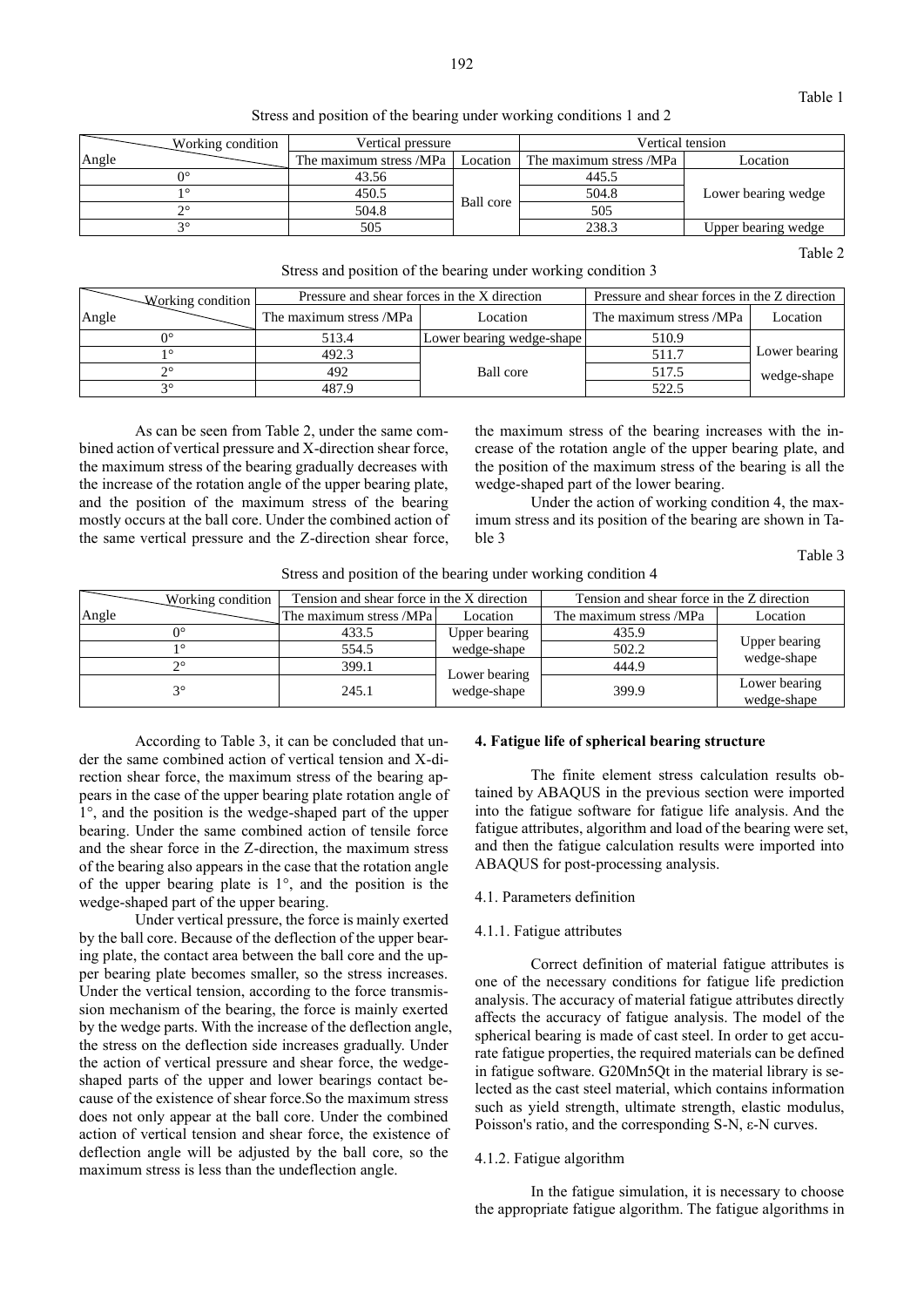the software include biaxial strain fatigue, biaxial stress fatigue, uniaxial fatigue and advanced fatigue. Considering that Brown Miller method in biaxial strain fatigue can obtain relatively accurate results for ductile metals and can provide multi-axis elastoplastic correction when elastic stress is used. Therefore, it is used in this paper to effectively avoid calculation errors.

#### 4.1.3. Fatigue load

When the load input of fatigue analysis is carried out, the node stress results of unit load should be first input, and then it should be taken as the time load history and multiplied by the corresponding load history coefficient. In this paper simulated the fatigue life of the spherical bearing under four working conditions were simulated, namely pressure cyclic load, tension cyclic load, pressure-shear cyclic load, and tension-shear cyclic load. Therefore, when setting the load history coefficient, the selected coefficients are 1, 0 and 1. The load spectrum is shown in Fig. 6.



Fig. 6 Load spectrum

4.2. Results and analysis

4.2.1. Vertical pressure action

The stress results of working condition 1 were imported into the software for fatigue life calculation. Taking the rotation angle of 1° as an example, the calculation result is shown in Fig. 7.



Fig. 7 Fatigue life cloud diagram of the bearing under vertical pressure

As can be seen from Fig. 7, under the action of vertical pressure, when the rotation angle is 1°, the position of the lowest fatigue life of the bearing is the blue position of the ball core, that is, the area where fatigue failure occurs first, which is consistent with the result of the maximum stress calculation. The fatigue life of this position is 105.483=304088 times. The fatigue life of the upper bearing plate and the lower bearing plate is close to the "infinite life". The maximum fatigue life limit set for cast steel material is 10E7=10 million times. When the upper bearing plate tilt occurs at  $0^\circ$ ,  $1^\circ$ ,

304800 times, 105.490= 309029 times and 105.488= 307609 times, respectively. And the location of the occurrence is at the ball core, which is consistent with the results of the maximum stress position.

# 4.2.2. Vertical tension action

The stress results of working condition 2 were imported into the software for fatigue life calculation. Taking the rotation angle of 1° as an example, the calculation result is shown in Fig. 8.



Fig. 8 Fatigue life cloud diagram of the bearing under vertical tension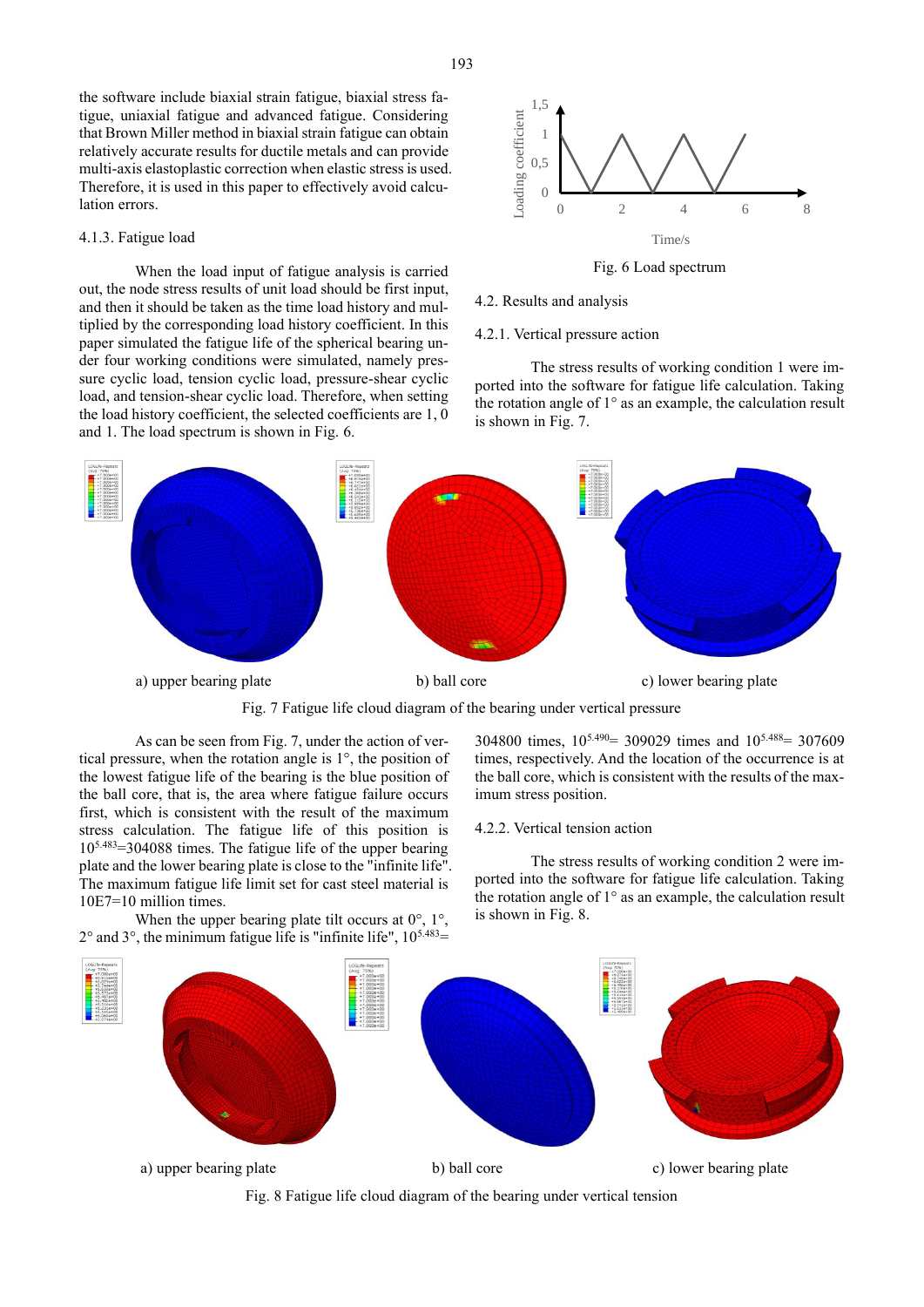As can be seen from Fig. 8, under the action of vertical tension, when the rotation angle is 1°, the lowest fatigue life of the bearing is at the wedge-shaped position of the lower bearing plate, which is also the first area where fatigue failure occurs. The fatigue life of this position is 105.489=308318 times. The lowest fatigue life of the upper bearing plate is  $10^{5.974}$ =941889 times, which appears in the wedge-shaped part. Due to the small force on the ball core under the vertical tensile force, the fatigue life of the ball core is close to the "infinite life".

When the upper bearing plate tilt occurs at  $0^\circ$ ,  $1^\circ$ ,  $2^{\circ}$  and  $3^{\circ}$ , the minimum fatigue life is  $10^{5.893}$ =781627 times,

105.489=308318 times, 105.407=95940 times, and "infinite life", respectively. And the location of the occurrence is wedge-shaped region of the lower bearing plate, which is consistent with the results of the maximum stress position.

## 4.2.3. Combined action of pressure and shear

The stress results of working conditions 3 were imported into the software for fatigue life calculation. Taking the rotation angle of 1° as an example, the calculated results are shown in Figs. 9 and 10.



Fig. 9 Fatigue life cloud diagram of the bearing under pressure and X-direction shear force

As can be seen from Fig. 9, under the combined action of vertical pressure and X-direction shear force, when the rotation angle is 1°, the lowest fatigue life of the bearing is at the blue position of the ball core, which is the area where fatigue failure occurs first. The fatigue life of this position is  $10^{5.514}$ =326587 times. The fatigue life of upper and lower bearing plates is close to "infinite life".

When the upper bearing plate tilt occurs at  $0^\circ$ ,  $1^\circ$ ,  $2^{\circ}$  and  $3^{\circ}$ , the minimum fatigue life is  $10^{5.130}$ =134896 times, 10<sup>5.514</sup>=326587 times ,10<sup>5.517</sup>=328851 times and  $10^{5.485}$ =305492 times, respectively. When the rotation angle is 0°, the first fatigue failure occurs at the wedge-shaped part of the lower bearing plate. At other rotation angles, the first failure occurs at the ball core, which is consistent with the calculation results of the maximum stress.



Fig. 10 Fatigue life cloud diagram of the bearing under pressure and Z-direction shear force

According to Fig. 10, under the combined action of vertical pressure and Z-direction shear force, when the rotation angle is 1°, the position of the lowest fatigue life of the bearing is the wedge-shaped part of the lower bearing, and the fatigue life of this part is  $10^{5.194}$ =156314 times. The minimum fatigue life of the upper bearing plate is 105.240=173780 times, which occurs at the root of the wedgeshaped position. The minimum fatigue life of the ball core is  $10^{5.347}$ =222330 times, which occurs at the part in contact with the lower bearing plate.

When the upper bearing plate tilt occurs at  $0^\circ$ ,  $1^\circ$ , 2° and 3°, the minimum fatigue life of the bearing is

 $10^{5.235}$ =171790 times,  $10^{5.194}$ =156314 times,  $10^{5.183}$ =152405 times and  $10^{5.231}$ =170215 times, respectively. The first place where fatigue failure occurs is the lower bearing wedgeshape, which is consistent with the position of the calculated maximum stress.

## 4.2.4. Combined action of tension and shear

The stress results after the working condition 4 were imported into the software for fatigue life calculation. Taking the rotation angle of  $1^\circ$  as an example, the calculated results are shown in Fig. 11 and Fig. 12.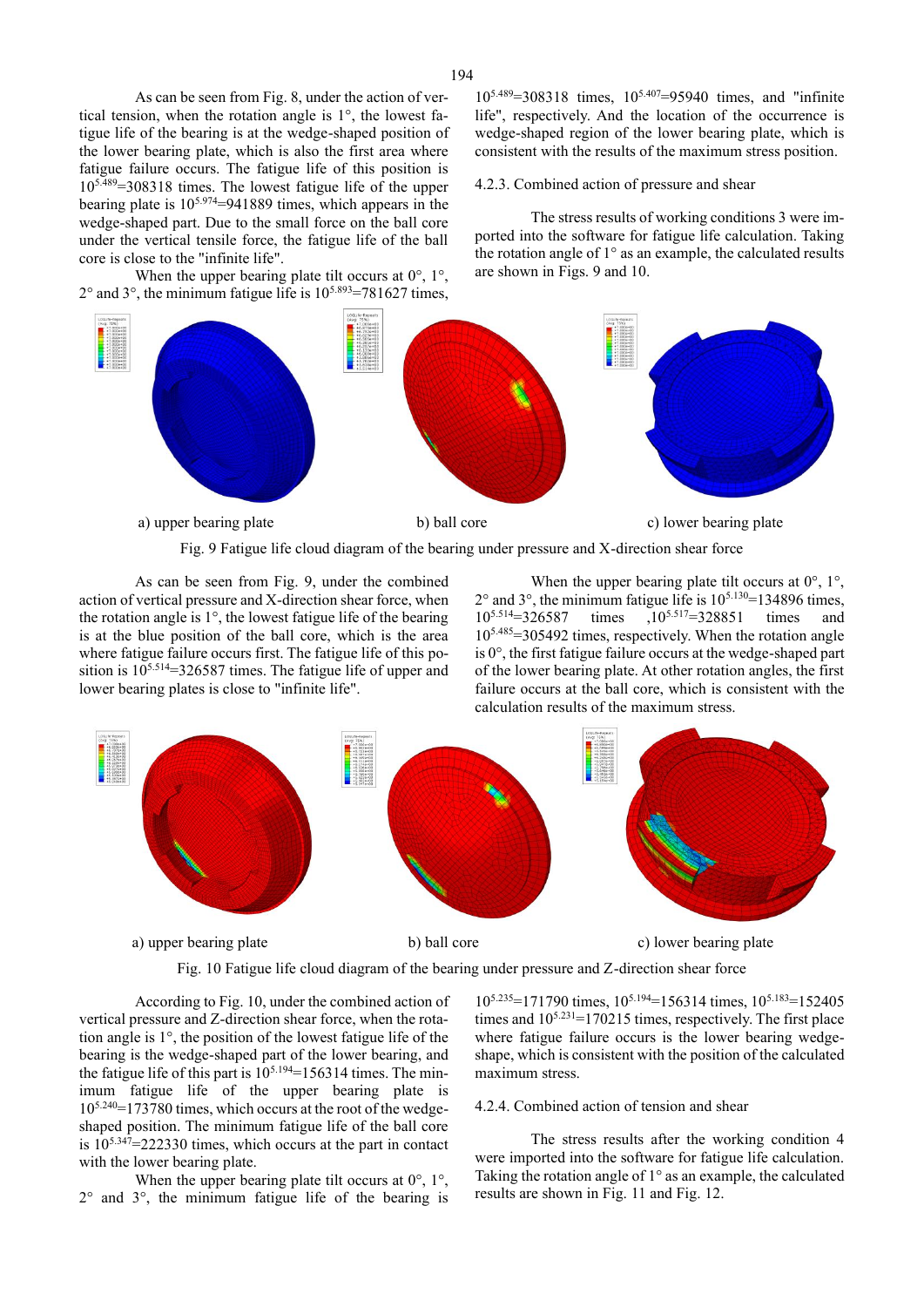

Fig. 11 Fatigue life cloud diagram of the bearing under tension and X-direction shear force

As can be seen from Fig. 11, under the combined action of vertical tension and X-direction shear force, when the rotation angle is  $1^\circ$ , the position of the lowest fatigue life of the bearing is at the wedge-shaped part of the upper bearing plate, which is the area where fatigue failure occurs first. The fatigue life of this position is  $10^{5.233}$ =171001 times. The minimum fatigue life of the lower bearing plate is  $10^{5.299}$ =199067 times, which occurs at the wedge-shaped position. For the ball core, its fatigue life is "infinite life".

When the upper bearing plate respectively occurs  $0^\circ$ ,  $1^\circ$ ,  $2^\circ$ ,  $3^\circ$  tilts, the minimum fatigue life is  $10^{5.710}$ = 512861 times,  $10^{5.233} = 171001$  times,  $10^{6.262} = 1836538$ times and "infinite life", respectively. The position occurs at the upper bearing plate wedge-shaped position, the upper bearing plate wedge-shaped position and the lower bearing plate.



a) upper bearing plate b) ball core

Fig. 12 Fatigue life cloud diagram of the bearing under tensile and Z-direction shear force

According to Fig. 12, under the combined action of vertical tension and Z-direction shear force, when the rotation angle of the upper bearing plate is  $1^\circ$ , the position where the lowest fatigue life of the bearing occurs is the wedgeshaped part of the upper bearing plate, and the fatigue life at this position is  $10^{5.560} = 363078$  times. The minimum fatigue life of the lower bearing plate is  $10^{5.670} = 467735$  times, which occurs at the wedge-shaped position corresponding to the upper bearing plate. The fatigue life of the ball core is close to "infinite life" because of the small stress.

When the upper bearing tilts  $0^\circ$ ,  $1^\circ$ ,  $2^\circ$  and  $3^\circ$ , the minimum fatigue life is  $10^{5.778}$ =599791,  $10^{5.560}$ =363078.  $10^{5.796} = 625172$  and  $10^{5.815} = 653130$  times, respectively. The location of the occurrence is respectively the upper bearing wedge position, the lower bearing wedge position, the upper bearing wedge position and the lower bearing wedge position.

# **5 .Conclusions**

According to this study, the following conclusions can be drawn:

Under vertical pressure load, when the rotation angle of the upper support plate is 1°, the minimum fatigue life of the bearing is the smallest, compared with 1°, when the rotation angle is 2°, 3°, the proportion of the minimum fatigue life increase is 1.4%, 0.9%.When the rotation angle of the upper bearing plate is  $0^\circ$ , the fatigue life is close to the "infinite life".

Under vertical tension load, when the rotation angle of the upper bearing plate is  $2^{\circ}$ , the minimum fatigue life of the bearing is the smallest. Compared with 2°, when the rotation angle is 0° and 1°, the proportion of the minimum fatigue life increase is 714.7% and 221.3%, respectively. When the rotation angle is 3°, the fatigue life is close to the "infinite life".

Under the vertical pressure and shear force in the X direction, the minimum fatigue life of the upper bearing plate is increased when it is inclined. Compared with 0°, when the inclination angle is 1°, 2° and 3°, the proportion of the minimum life improvement is 142.1%, 143.7% and 126.4%, respectively. Under vertical pressure and shear force in the Z direction, the minimum fatigue life occurs when the rotation angle is 2°, and the minimum fatigue life

195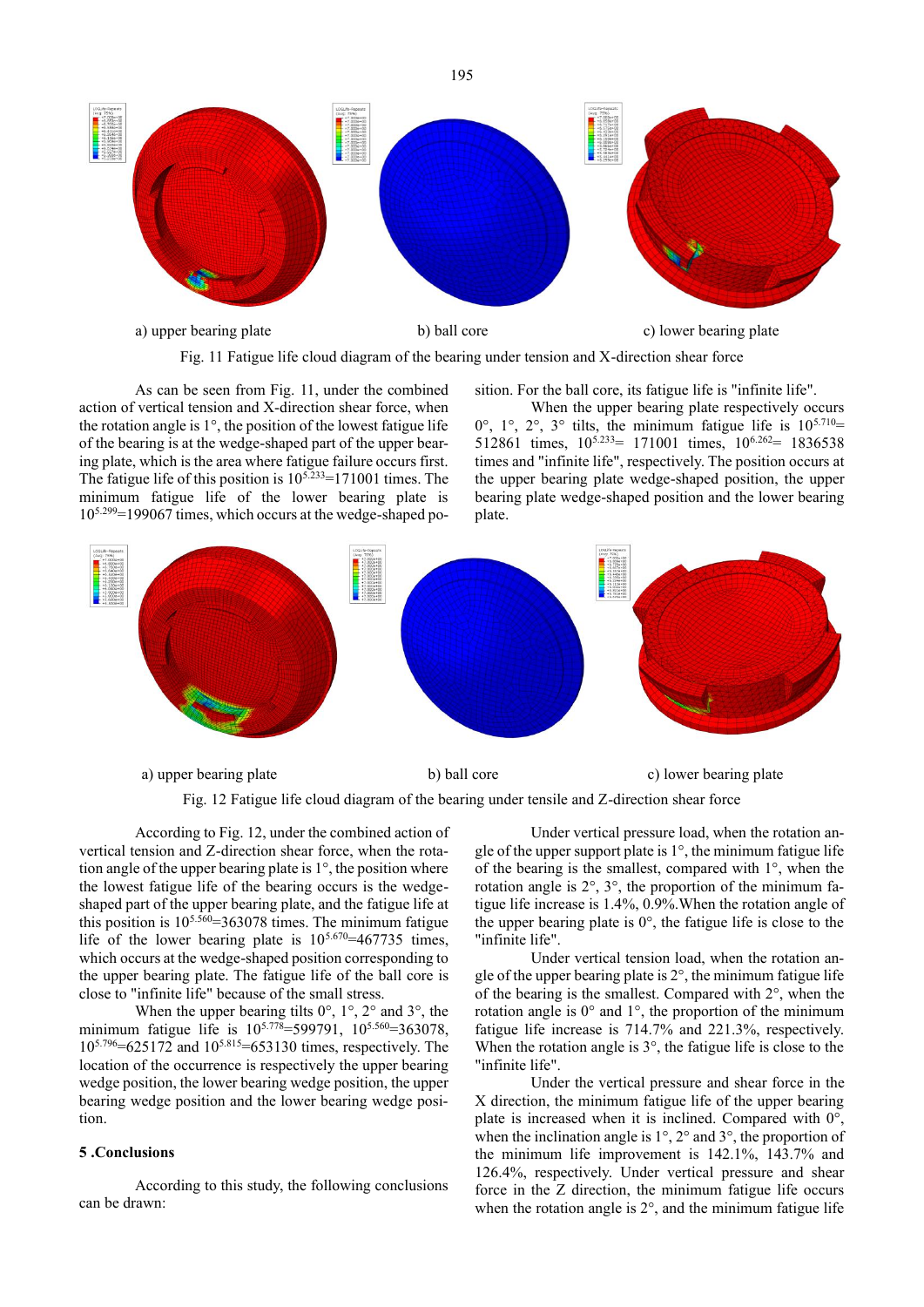increases by 12.7%, 2.5% and 11.6% when the rotation angle is 0°, 1° and 3°, respectively.

Under the vertical tension and shear force in the X direction, when the rotation angle of the upper bearing plate is 1°, the minimum fatigue life of the bearing is the smallest. Compared with  $1^{\circ}$ , when the tilt Angle is  $0^{\circ}$  and  $2^{\circ}$ , the proportion of the minimum fatigue life is 199.9%, 973.9%. When the rotation angle is  $3^\circ$ , the fatigue life is close to the "infinite life". Under the vertical tension and shear force in the Z direction, when the rotation angle of the upper bearing plate is 1°, the minimum fatigue life of the bearing is the smallest. Compared with 1°, when the rotation angle of the upper bearing plate is 0°, 2° and 3°, the proportion of the minimum fatigue life is 65.1%, 72.1% and 79.8%, respectively.

#### **Reference**

- 1. **Fan, Z.; Yang, S.; Luan, H.Q.** 2011. Research progress and practice of spatial structure joint design, Journal of Building Structures 32(12):115. http://dx.doi.org/10.14006/j.jzjgxb.2011.12.003.
- 2. **Chen, Z. H.; Wu, F.; Yan, X. Y.** 2007. A review of domestic spatial structure nodes, Building Science (09):93- 97.

http://dx.doi.org/10.3969/j.issn.1002-8528.2007.09.024.

- 3. **He, W.** 2011. Analysis of Bridge Bearing Structure and Research on Fatigue Performance. Southwest Jiaotong University, China. http://dx.doi.org/10.7666/d.y2108823.
- 4. **Nie, Y. T.; Li, Y. M.** 2014. Influence Analysis of Bound-
- ary Condition on Stability of Reticulated Shell Structure. Shanxi Architecture, 40(03):68-69. http://dx.doi.org/10.13719/j.cnki.cn14- 1279/tu.2014.03.035.
- 5. **Li, J.** 2006. Structural Design of Super Large Tonnage Spherical Bearing. Chongqing: Chongqing University
- 6. **Fu, G.; Luo, Y. Z.; Lai, D. D.** 2002. Experimental study on polytetrafluoroethylene (PTFE) lattice bearing, Proceedings of the 10th academic conference on spatial structure. Beijing, China.
- 7. **Peng, T. B.; Li, J. Z.; Fan, L. C.** 2007. Development and Application of Hyperboloid Spherical Bearing, Journal of Tongji University: Natural Science 35 (2): 176- 180.

http://dx.doi.org/10.3321/j.issn:0253- 374X.2007.02.007.

- 8. **Zang, X. Q.** 2009. Design of large tonnage and large displacement spherical bearing, Railway Construction  $(04): 1-3$
- http://dx.doi.org/10.3969/j.issn.1003-1995.2009.04.001. 9. **Shao, X. D.** 2002. Bridge Engineering. 1st Ed. Wuhan
- University of Technology Press. 10.**Wang, L. Q.; Xu, G. B.** 2002. Application of damping
- double curve steel bearing in space structure, Steel Structure 17(5): 32-34.
- http://dx.doi.org/10.3969/j.issn.1007-9963.2002.05.012. 11. **Cui, L.; Xu, G. B.** 2000. Development of Universal
- Bearing, Universal Rotation, Seismic and Vibration Absorbing Spheres Bearing: Proceedings of the Ninth Conference on Space Structures, Xiaoshan, China.
- 12. **Dexter, E. M.; Lee, M. M. K.** 1999. Static strength of axially loaded tubular K-joints, Journal of Structural Engineering 125(2).

http://dx.doi.org/10.1061/(ASCE)0733- 9445(1999)125:2(194).

- 13. **Kuang, J. G.; Potrin, A. B.; Leick, R. D.** 1977. Stress concentration in tubular joint, Offshore Technology Conference, Houston, Texas. http://dx.doi.org/10.2118/5472-PA.
- 14.**Zhao, H. L.; Ma, J. A.** 1992. Study of the behavior of joints, Space Structure.
- 15. **Shen, Y. L.; Fan, Z.; Zhang, P. J.** 2011. Design and analysis of spherical bearing for building structure, Steel Structure 26(06): 6-11.
- http://dx.doi.org/10.3969/j.issn.1007-9963.2011.06.002. 16. **Shi, W. X.; Liu, K. Y.; Wang, L. Z.** 2009. Shaking table test study on damping performance of steel bearing with net frame shock absorber ball, Northwest Seismological Journal 21(4): 344-348.

http://dx.doi.org/10.3969/j.issn.1000-0844.2009.04.006.

17. **He, W.; Wang, S. H.; Wang, G. C.** 2012. Research on the structure and performance of spherical bearing, Railway Construction (5):14-17.

http://dx.doi.org/10.3969/j.issn.1003-1995.2012.05.005.

- 18.**Wu, W. Z; Li, H. W.; Song, X. Y.** 2020. Ultra-low cycle fatigue failure characteristics of anchor bolt in bolted ball bearing joints, Science Technology and Engineering 20(15): 6182-6190.
- http://dx.doi.org/10.3969/j.issn.1671-1815.2020.15.042. 19.**Liu, J. M.** 2011. Fatigue test research on light rail bearing of chongqing caiyuanba yangtze river bridge, Chongqing Jiaotong University. http://dx.doi.org/10.7666/d.y1902351.
- 20. **He, W. F.; Zhou, L. B.; Xu, H.; Liu, W. G.** 2019. Takeshi Sanshan. Fatigue temperature mechanics test of lrb bearing and influence analysis of seismic response of isolated structure, Journal of Vibration Engineering 32(02): 314-323. http://dx.doi.org/10.16385/j.cnki.issn.1004- 4523.2019.02.015.
- 21.**Tie, M. L.** 2010. Research on the Life of Bridge Extensible Device and Bearing. Chang 'an University. http://dx.doi.org/10.7666/d.y1729135.
- 22.**Wang, L.; Li, H. W.; Song X. Y.; Wang, X. Y.; Li, Y. Y.** 2020. Science Technology and Engineering 20(24): 9996-10002.

http://dx.doi.org/10.3969/j.issn.1671-1815.2020.24.045.

- 23.**Wang, Q.; Li, H. W.; Song, X. Y.; Wang, X. Y.** 2020. Experimental study on damage accumulation of anchor bolt in ultra-low cycle fatigue test of transition plate bearing joints, Science Technology and Engineering 20(20): 8325-8330.
- 24.**Wang, J.** 2007. Finite element analysis and experimental study on spherical bearing considering contact surface characteristics, Tongji University. http://dx.doi.org/10.7666/d.y1031832.
- 25. Ministry of Housing and Urban-Rural Development, 2016. PRC.GB50011-2010 Code for Seismic Design of Buildings. Beijing: China Building and Building Press.
- 26. Ministry of Housing and Urban-Rural Development, 2018. PRC.GB50017-2017 Steel Structure Design Standard. Beijing: China Building and Building Press
- 27.China Engineering Construction Standardization Association. 2008. CECS 235:2008 Technical Specification for Application of Cast Steel Joints. Beijing: China Planning Press.